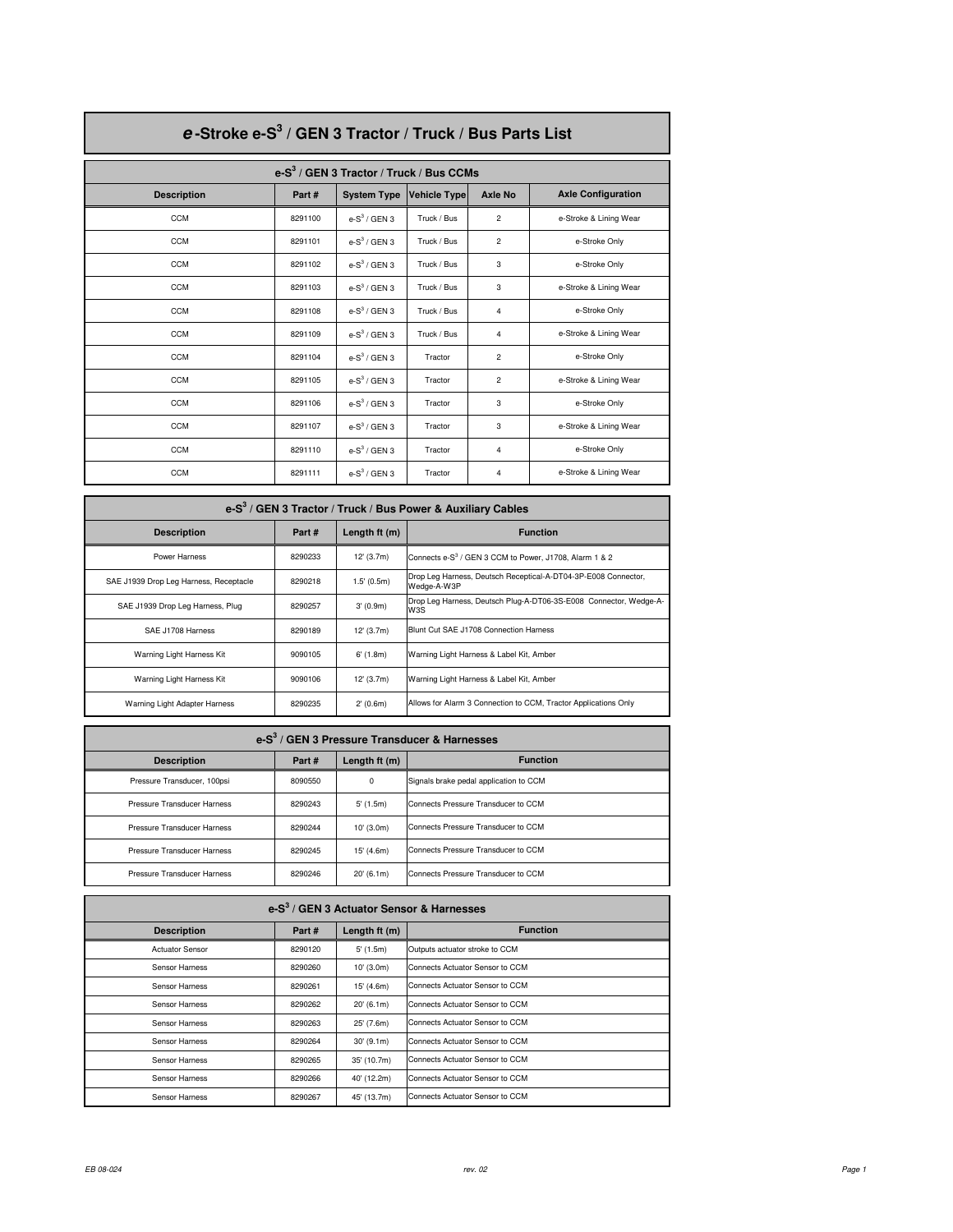| e-Stroke e-S <sup>3</sup> / GEN 3 Tractor / Truck / Bus Parts List |           |                                      |                                              |  |  |
|--------------------------------------------------------------------|-----------|--------------------------------------|----------------------------------------------|--|--|
|                                                                    |           | $e-S3$ / GEN 3 Lining Wear Harnesses |                                              |  |  |
| <b>Description</b>                                                 | Part#     | Length ft (m)                        | <b>Function</b>                              |  |  |
| Lining Wear Sensor*                                                | <b>NA</b> | <b>NA</b>                            | Available through Brake Lining Manufacturer  |  |  |
| Sensor Adapter Harness                                             | 8290238   | 2' (0.6m)                            | Adapts Sensor & Lining Wear Harnesses to CCM |  |  |
| Lining Wear Sensor Harness**                                       | 8290210   | 15' (4.6m)                           | Connects Lining Wear Sensor to CCM           |  |  |
| Lining Wear Sensor Harness**                                       | 8290211   | 20' (6.1m)                           | Connects Lining Wear Sensor to CCM           |  |  |
| Lining Wear Sensor Harness**                                       | 8290212   | 25' (7.6m)                           | Connects Lining Wear Sensor to CCM           |  |  |
| Lining Wear Sensor Harness**                                       | 8290213   | $30'$ (9.1m)                         | Connects Lining Wear Sensor to CCM           |  |  |
| Lining Wear Sensor Harness**                                       | 8290214   | 35' (10.7m)                          | Connects Lining Wear Sensor to CCM           |  |  |
| Lining Wear Sensor Harness**                                       | 8290215   | 40' (12.2m)                          | Connects Lining Wear Sensor to CCM           |  |  |
| Lining Wear Sensor Harness**                                       | 8290216   | 45' (13.7m)                          | Connects Lining Wear Sensor to CCM           |  |  |
| Lining Wear Sensor Harness**                                       | 8290217   | 50' (15.2m)                          | Connects Lining Wear Sensor to CCM           |  |  |

\* Lining Wear Sensors should be purchased with Brake Linings from Lining Manufacturer or approved distributor<br>\*\* P/N 8290210 - 8290217 Lining Wear Sensor Harnesses are designed with Arvin Meritor Lining Wear Sensor Connect

| Typical e-Stroke e-S <sup>3</sup> / GEN 3 Tractor / Truck / Bus System Bill of Material                |
|--------------------------------------------------------------------------------------------------------|
| Typical e-Stroke e-S <sup>3</sup> / GEN 3 System must contain the following components to be complete: |
| (1) - CCM for appropriate vehicle configuration                                                        |
| (1) - CCM Power Harness P/N 8290233                                                                    |
| (1) - J1939 or J1708 Harness                                                                           |
| (1) - Warning Light for Truck / Bus Applications, (2) - Tractor Applications                           |
| (1) - Pressure Transducer P/N 8090550                                                                  |
| (1) - Pressure Transducer Harness of appropriate Length                                                |
| (1) per Wheel - Actuator Sensor for each wheel on the vehicle, P/N 8290120                             |
| (1) per Wheel - Actuator Sensor Harness of appropriate length for each brake actuator on the vehicle   |
| (1) per Wheel - MGM ESH Brake Actuators per wheel appropriately sized for the vehicle application      |

| Typical e-Stroke e-S <sup>3</sup> / GEN 3 Tractor / Truck / Bus with Lining Wear System Bill of Material                |
|-------------------------------------------------------------------------------------------------------------------------|
| Typical e-Stroke e-S <sup>3</sup> / GEN 3 System with lining wear must contain the following components to be complete: |
| (1) - CCM for appropriate vehicle configuration                                                                         |
| (1) - CCM Power Harness P/N 8290233                                                                                     |
| (1) - J1939 or J1708 Harness                                                                                            |
| (1) - Warning Light for Truck / Bus Applications, (2) - Tractor Applications                                            |
| (1) - Pressure Transducer P/N 8090550                                                                                   |
| (1) - Pressure Transducer Harness of appropriate Length                                                                 |
| (1) per Wheel - Actuator Sensor Adapter Harness for each wheel on the vehicle, P/N 8290238                              |
| (1) per Wheel - Actuator Sensor for each wheel on the vehicle, P/N 8290120                                              |
| (1) per Wheel - Actuator Sensor Harness of appropriate length for each brake actuator on the vehicle                    |
| (1) per Wheel - Lining Wear Sensor for each wheel on the vehicle. Contact Lining Manufacturer for Sensor Options.       |
| (1) per Wheel - Lining Wear Sensor Harness of appropriate length for each wheel on the vehicle                          |
| (1) per Wheel* - MGM ESH Brake Actuators per wheel appropriately sized for the vehicle application                      |
| *Reference MGM Brakes Master Catalog for e-Stroke Actuators Available                                                   |

| leference MGM Brakes Master Catalog for e-Stroke Actuators Availabl |  |
|---------------------------------------------------------------------|--|
|---------------------------------------------------------------------|--|

| GEN 3 Diagnostic Tool Kits<br>$e-S^3/$         |         |                                                                  |  |  |
|------------------------------------------------|---------|------------------------------------------------------------------|--|--|
| <b>Function</b><br><b>Description</b><br>Part# |         |                                                                  |  |  |
| e-Stroke RS-232 Laptop Diagnostic Tool Kit     | 9090109 | Provides e-Stroke diagnostic capabilities with a laptop computer |  |  |
| e-DT Hand Held Diagnostic Tool Kit             | 9090110 | Plug & play diagnostic display for use with e-Stroke systems     |  |  |

г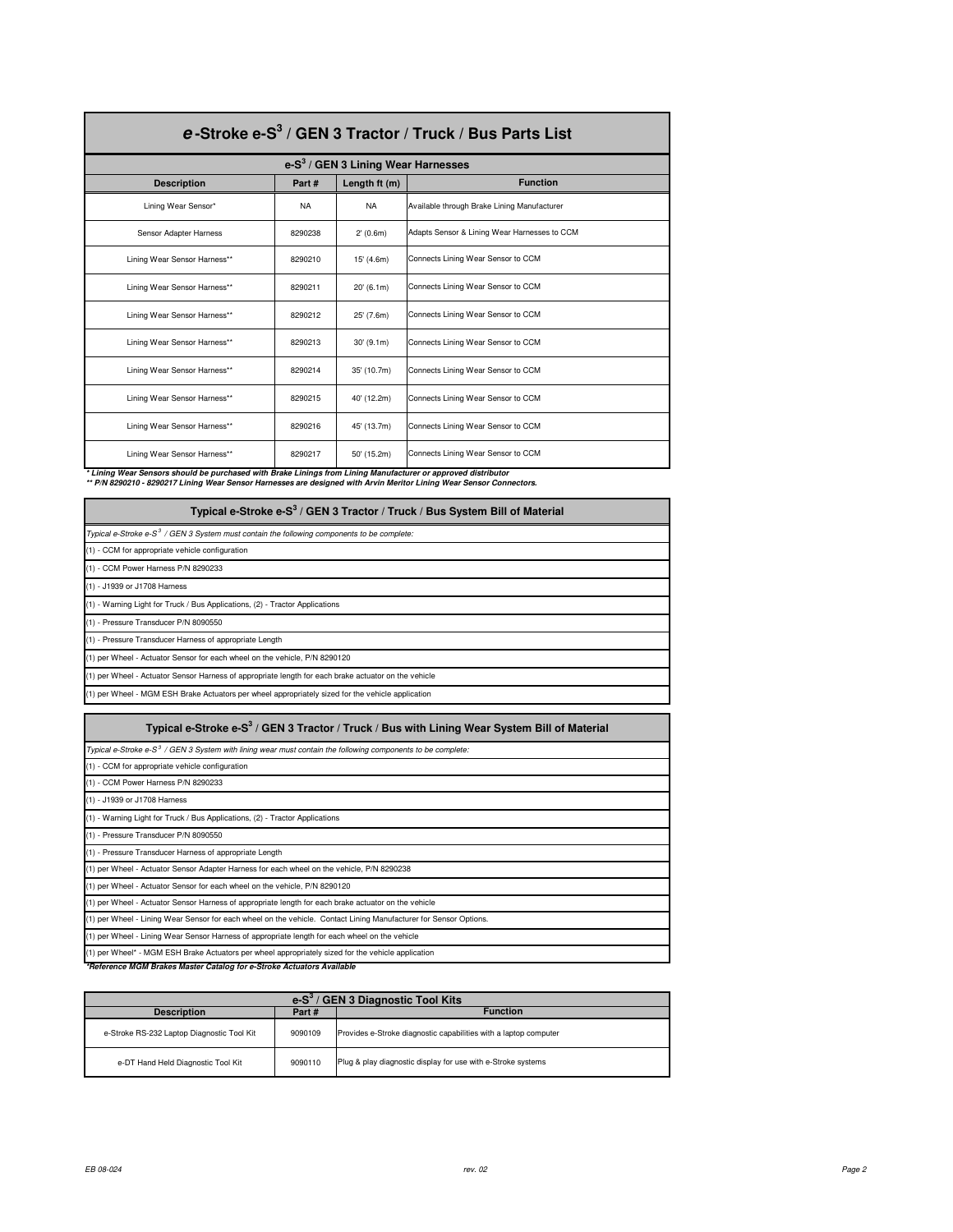## **e -Stroke Trailer System Parts List**

| <b>Trailer CCMs</b>                                    |         |                |                                      |  |  |  |
|--------------------------------------------------------|---------|----------------|--------------------------------------|--|--|--|
| Part#<br>Axle<br><b>Description</b><br><b>Function</b> |         |                |                                      |  |  |  |
| CCM, GEN 1, 1 Axle, Trailer                            | 8290034 |                | Use with Trailer 1 Axle Applications |  |  |  |
| CCM, GEN 1, 2 Axle, Trailer                            | 8290035 | $\overline{2}$ | Use with Trailer 2 Axle Applications |  |  |  |
| CCM, GEN 1, 3 Axle, Trailer                            | 8290036 | 3              | Use with Trailer 3 Axle Applications |  |  |  |

| <b>Trailer Power Cables</b>                      |         |                |                                                                                                                        |  |  |  |  |
|--------------------------------------------------|---------|----------------|------------------------------------------------------------------------------------------------------------------------|--|--|--|--|
| <b>Description</b>                               | Part#   | Length $ft(m)$ | <b>Function</b>                                                                                                        |  |  |  |  |
| Trailer ABS "T" Power<br><b>Breakout Adapter</b> | 8290178 | 8" (203.2mm)   | Allows CCM to be powered from existing Trailer ABS System<br>wiring by plugging "T" connector in-line with ABS wiring. |  |  |  |  |
| Trailer ABS Power Cable                          | 8290123 | 5'(1.5m)       | Connects Trailer ABS "T" Power Breakout Adapter to CCM                                                                 |  |  |  |  |
| Trailer ABS Power Cable                          | 8290124 | $10'$ (3.0m)   | Connects Trailer ABS "T" Power Breakout Adapter to CCM                                                                 |  |  |  |  |
| <b>Trailer ABS Power Cable</b>                   | 8290125 | 15' (4.6m)     | Connects Trailer ABS "T" Power Breakout Adapter to CCM                                                                 |  |  |  |  |
| Trailer ABS Power Cable                          | 8290122 | 20'(6.1m)      | Connects Trailer ABS "T" Power Breakout Adapter to CCM                                                                 |  |  |  |  |
| <b>Trailer ABS Power Cable</b>                   | 8290121 | 25' (7.6m)     | Connects Trailer ABS "T" Power Breakout Adapter to CCM                                                                 |  |  |  |  |
| <b>Trailer ABS Power Cable</b>                   | 8290126 | 30'(9.1m)      | Connects Trailer ABS "T" Power Breakout Adapter to CCM                                                                 |  |  |  |  |
| Trailer ABS Power Cable                          | 8290127 | 35' (10.7m)    | Connects Trailer ABS "T" Power Breakout Adapter to CCM                                                                 |  |  |  |  |

**Note: To connect Trailer CCM power without using ABS system wiring use appropriate length Trailer ABS Power Cable and cut off one connector to allow for direct wire hook-up to power source.**

| <b>Actuator Sensors &amp; Harnesses</b> |         |                |                                 |  |  |  |  |
|-----------------------------------------|---------|----------------|---------------------------------|--|--|--|--|
| <b>Description</b>                      | Part#   | Length $ft(m)$ | <b>Function</b>                 |  |  |  |  |
| <b>Actuator Sensor</b>                  | 8290120 | 60 in          | Outputs actuator stroke to CCM  |  |  |  |  |
| Sensor Harness                          | 8290077 | $10'$ (3.0m)   | Connects Actuator Sensor to CCM |  |  |  |  |
| Sensor Harness                          | 8290079 | 15' (4.6m)     | Connects Actuator Sensor to CCM |  |  |  |  |
| Sensor Harness                          | 8290081 | 20' (6.1m)     | Connects Actuator Sensor to CCM |  |  |  |  |
| Sensor Harness                          | 8290083 | 25' (7.6m)     | Connects Actuator Sensor to CCM |  |  |  |  |
| Sensor Harness                          | 8290085 | 30'(9.1m)      | Connects Actuator Sensor to CCM |  |  |  |  |
| Sensor Harness                          | 8290087 | 35' (10.7m)    | Connects Actuator Sensor to CCM |  |  |  |  |
| Sensor Harness                          | 8290089 | 40' (12.2m)    | Connects Actuator Sensor to CCM |  |  |  |  |
| Sensor Harness                          | 8290091 | 45' (13.7m)    | Connects Actuator Sensor to CCM |  |  |  |  |
| Sensor Harness                          | 8290097 | 60' (18.3m)    | Connects Actuator Sensor to CCM |  |  |  |  |

| <b>Optional Trailer System Parts</b> |         |               |                                                                                  |  |
|--------------------------------------|---------|---------------|----------------------------------------------------------------------------------|--|
| <b>Description</b>                   | Part#   | Length ft (m) | <b>Function</b>                                                                  |  |
| e-LINK                               | 8290200 | <b>NA</b>     | Provides Remote Trailer System Warning Light in Tractor                          |  |
| <b>CCM Mounting Bracket</b>          | 8090021 | <b>NA</b>     | Optional, Mounts to Frame Rail of Trailer providing mounting<br>surface for CCM. |  |

| Typical Trailer e-Stroke System Bill of Material                                                     |
|------------------------------------------------------------------------------------------------------|
| Typical e-Stroke Trailer System must contain the following components to be complete:                |
| (1) - CCM for appropriate trailer configuration                                                      |
| (1) - e-LINK, P/N 8290200                                                                            |
| (1)* - Trailer ABS "T" Power Breakout Adapter P/N 8290178                                            |
| (1) - Trailer ABS Power Cable of appropriate length                                                  |
| (1) per Wheel - Actuator Sensor for each wheel on the Trailer, P/N 8290120                           |
| (1) per Wheel - Actuator Sensor Harness of appropriate length for each brake actuator on the Trailer |
| (1) per Wheel* - MGM ESH Brake Actuators per wheel appropriately sized for the Trailer application   |
| $\sim$ $\sim$<br>                                                                                    |

**\*Reference MGM Brakes Master Catalog for e-Stroke Actuators Available**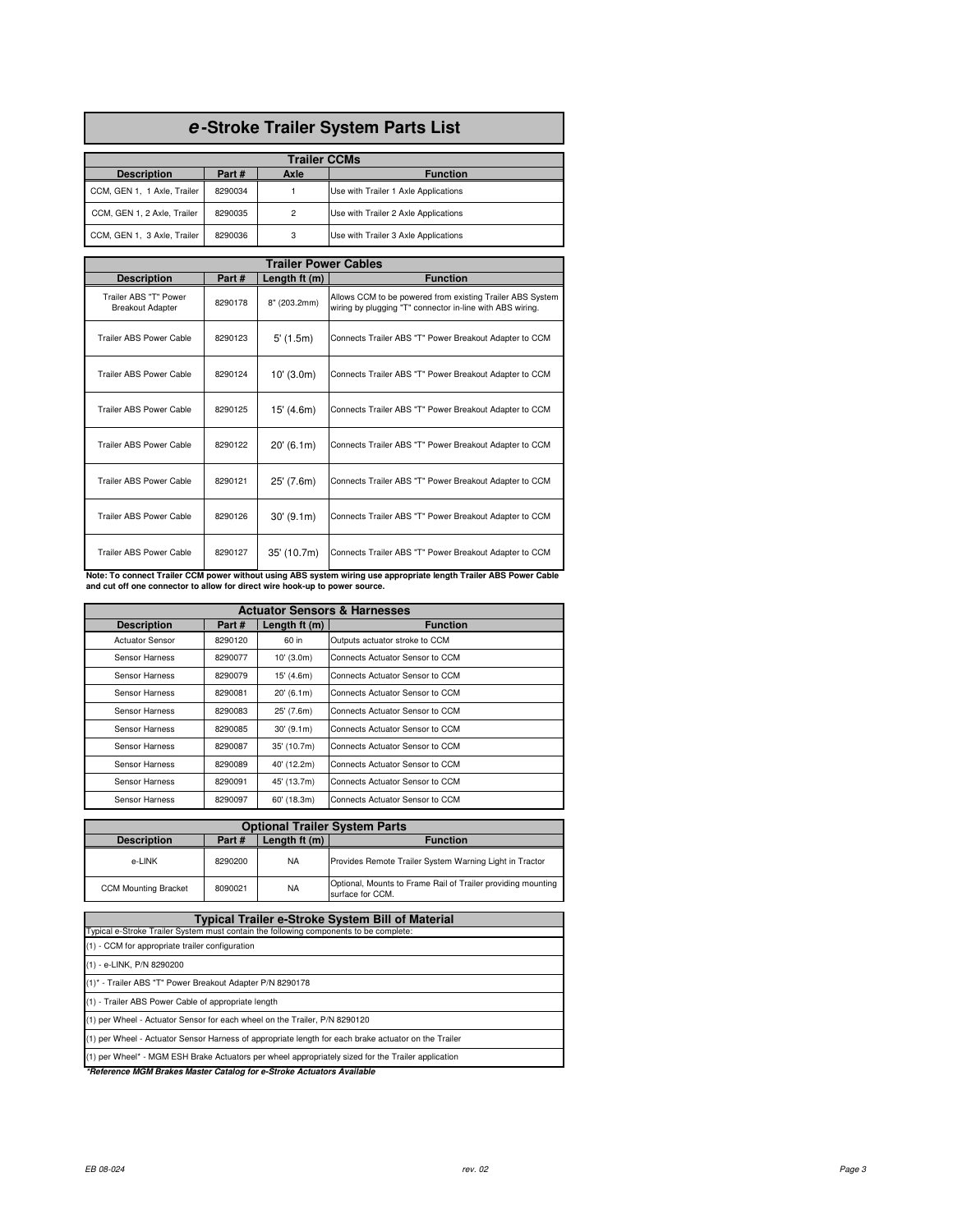## **e -Stroke Tractor / Truck / Bus Service Parts List**

| Tractor / Truck / Bus CCMs      |         |      |                                                           |  |
|---------------------------------|---------|------|-----------------------------------------------------------|--|
| <b>Description</b>              | Part#   | Axle | <b>Function</b>                                           |  |
| CCM, GEN 1, 2 Axle, Truck / Bus | 8290106 | 2    | Use with Truck / Bus 2 Axle Applications, GEN 1           |  |
| CCM, GEN 1, 3 Axle, Tractor     | 8290105 | 3    | Use with Tractor / Truck / Bus 3 Axle Applications, GEN 1 |  |
| CCM, GEN 2, 2 Axle, Truck / Bus | 8290110 | 2    | Use with Truck / Bus 2 Axle Applications, GEN 2           |  |
| CCM, GEN 2, 3 Axle, Tractor     | 8290113 | 3    | Use with Tractor / Truck / Bus 3 Axle Applications, GEN 2 |  |

**Note: Contact MGM Brakes e-Stroke Customer Service for available service CCMs. MGM Brakes e-Stroke Customer Service: 1- 877-4-e-Stroke**

| Tractor / Truck / Bus Power Cables                               |         |               |                                                                                                                                                                 |  |
|------------------------------------------------------------------|---------|---------------|-----------------------------------------------------------------------------------------------------------------------------------------------------------------|--|
| <b>Description</b>                                               | Part#   | Length ft (m) | <b>Function</b>                                                                                                                                                 |  |
| <b>CCM Power Connect Lead</b>                                    | 8290051 | 3'(0.9m)      | Blunt power leads with fuse allows for direct connection to power                                                                                               |  |
| <b>CCM Power Cable</b>                                           | 8290175 | $5'$ (1.5m)   | Connects CCM Power Lead to GEN 1 & 2 CCM                                                                                                                        |  |
| <b>CCM Power Cable</b>                                           | 8290176 | 10' (3.0m)    | Connects CCM Power Lead to GEN 1 & 2 CCM                                                                                                                        |  |
| <b>CCM Power Cable</b>                                           | 8290098 | 15' (4.6m)    | Connects CCM Power Lead to GEN 1 & 2 CCM                                                                                                                        |  |
| <b>CCM Power Cable</b>                                           | 8290099 | 30'(9.1m)     | Connects CCM Power Lead to GEN 1 & 2 CCM                                                                                                                        |  |
| Warning Light Harness Kit                                        | 9090106 | 12' (3.7m)    | Warning Light Harness & Label Kit                                                                                                                               |  |
| SAE J1708 Harness                                                | 8290189 | 12' (3.7m)    | Blunt Cut SAE J1708 Connection Harness                                                                                                                          |  |
| Power Adapter Harness for e-S <sup>3</sup> /<br><b>GEN 3 CCM</b> | 8290232 | 2'(0.6m)      | Adapts e-S <sup>3</sup> / GEN 3 CCM to GEN 1 & 2 type power harnesses.<br>Required for retrofitting a e- $S^3$ / GEN 3 CCM to an existing GEN 1<br>or 2 system. |  |

| Pressure Transducer & Harnesses (GEN 2 Only) |         |                |                                                                                                                              |
|----------------------------------------------|---------|----------------|------------------------------------------------------------------------------------------------------------------------------|
| <b>Description</b>                           | Part#   | Length $ft(m)$ | <b>Function</b>                                                                                                              |
| Pressure Transducer, 50psi                   | 8090075 | $\Omega$       | Signals brake pedal application to CCM                                                                                       |
| <b>Pressure Transducer Harness</b>           | 8290170 | 5'(1.5m)       | Connects Pressure Transducer to CCM                                                                                          |
| <b>Pressure Transducer Harness</b>           | 8290171 | $10'$ (3.0m)   | Connects Pressure Transducer to CCM                                                                                          |
| Pressure Transducer Harness                  | 8290172 | 15' (4.6m)     | Connects Pressure Transducer to CCM                                                                                          |
| <b>Pressure Transducer Harness</b>           | 8290173 | 20'(6.1m)      | Connects Pressure Transducer to CCM                                                                                          |
| Pressure Transducer Adapter<br>Harness       | 8290223 | 2'(0.6m)       | Required for applications where a GEN 3 CCM is retrofitted to an<br>existing GEN 2 System and Pressure Transducer Harnesses. |